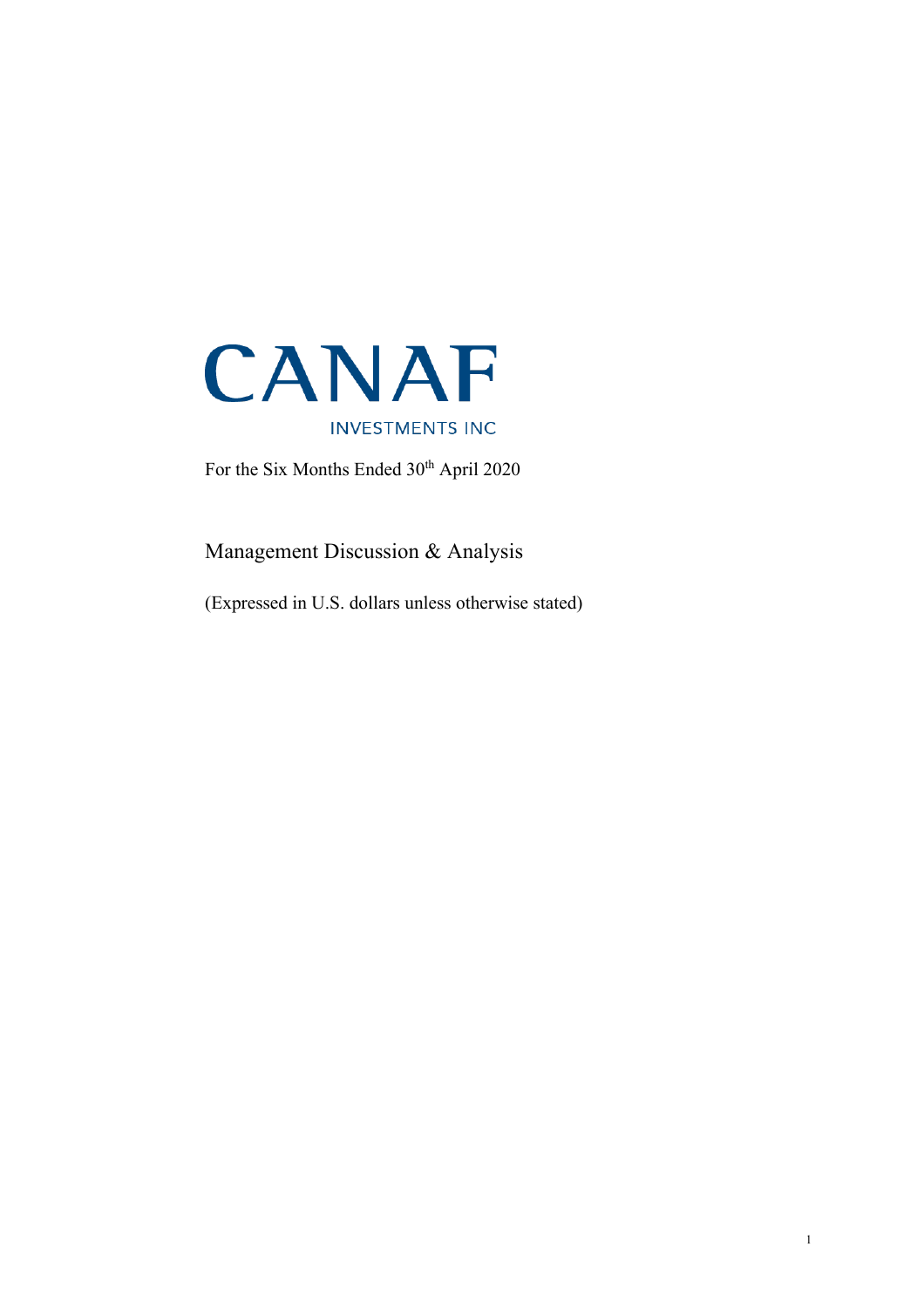## **INTRODUCTION**

Date Prepared: June 24 2020.

This Management Discussion and Analysis, ("MDA") covers the operations of Canaf Investments Inc. ("Canaf" or the "Corporation") for the six months ended April 30, 2020 and should be read in conjunction with the audited consolidated Financial Statements for the year ended October 31, 2019 and related notes and the consolidated interim unaudited Financial Statement for the six months ended April, 30, 2020. The Financial Statements are presented in accordance with International Financial Reporting Standards ("IFRS"). Canaf's accounting policies are described in Note 2 of the unaudited Financial Statement for the six months ended April, 30, 2020. The financial statements together with this MDA are intended to provide investors with a reasonable basis for assessing the financial performance of the Corporation.

All dollar amounts are expressed in US dollars, the functional currency of the Corporation, unless otherwise stated. The Corporation's listing on the TSX-V however, is quoted in Canadian Dollars. Additional information relating to the Corporation is available on SEDAR at www.sedar.com. or at Corporation's website at www.canafinvestments.com.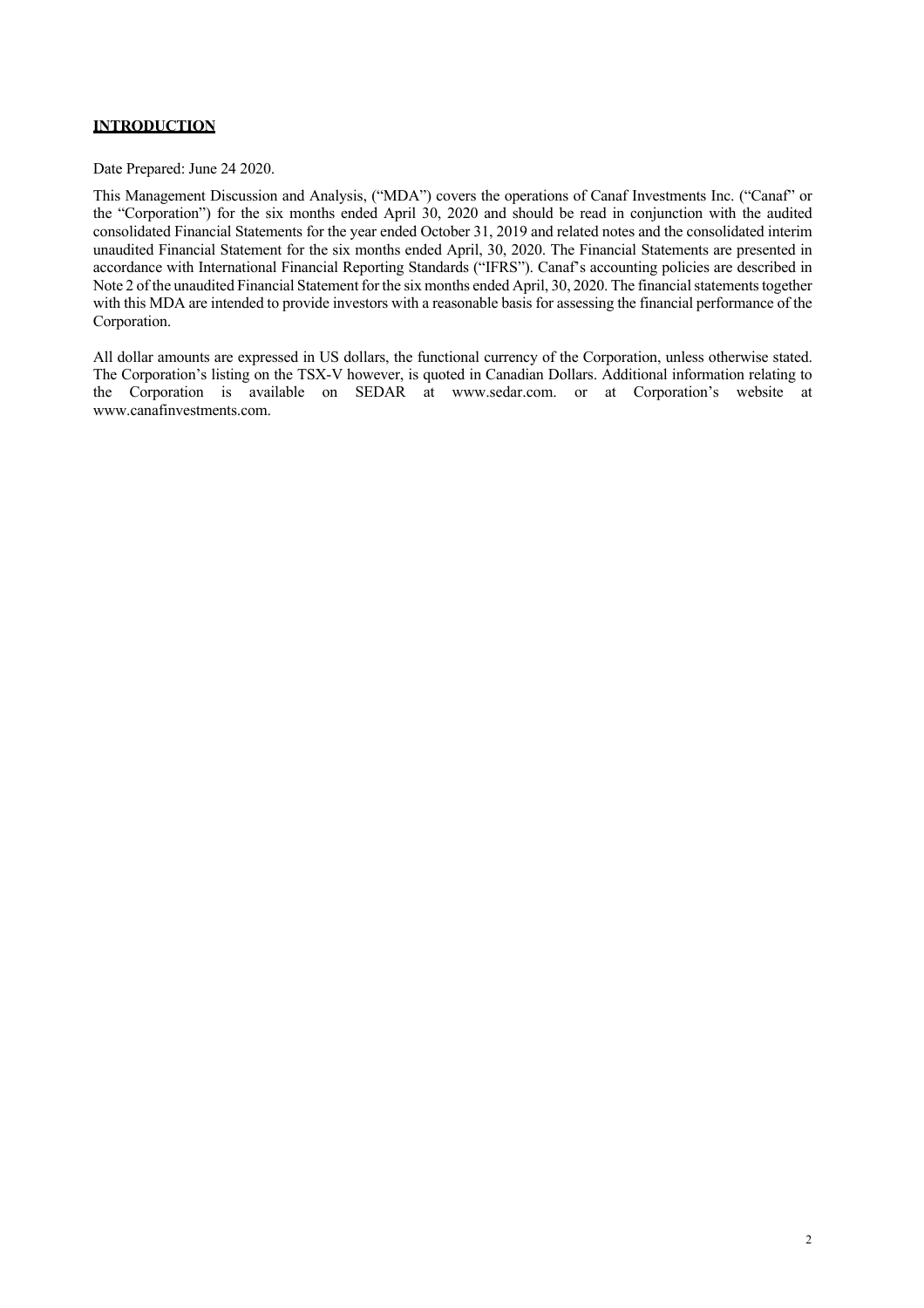## **DESCRIPTION OF BUSINESS**

Canaf is incorporated in the Province of British Columbia with two wholly owned subsidiaries in South Africa, Quantum Screening and Crushing (Pty) Limited ("Quantum"), and Canaf Investments (Pty) Ltd, ("Canaf Ltd").

Quantum, through its 70% owned subsidiary, Southern Coal (Pty) Ltd. ("Southern Coal"), processes anthracite coal into de-volatised anthracite (calcined anthracite) for sale mostly to steel and ferromanganese manufacturers as a substitute product for coke.

Canaf Investments (Pty) Ltd, incorporated in 2019, acts as Canaf's South African holding company with the intention of creating a diverse Corporation focused on sustainable and long-term growth sectors within South Africa. Canaf Investments (Pty) Ltd owns 100% of Canaf Estate Holdings (Pty) Ltd., ("CEH").

#### *Southern Coal – Calcined Anthracite, South Africa*

Southern Coal produces calcined anthracite, which is primarily sold as a substitute to coke in sintering processes, by feeding anthracite coal through its rotary kilns, at temperatures between 900 and 1100 degrees centigrade; the volatiles are driven off and the effective carbon content increased.

Southern Coal's clients are world leaders in steel and ferromanganese production. Southern Coal's three kilns operate near Newcastle, KwaZulu Natal.

#### *Canaf Estate Holdings – Property Investments, South Africa*

CEH is a property investment company focused on acquiring, redeveloping and renting properties primarily within the suburbs of the old Johannesburg CBD. CEH made its first property acquisition in August 2019.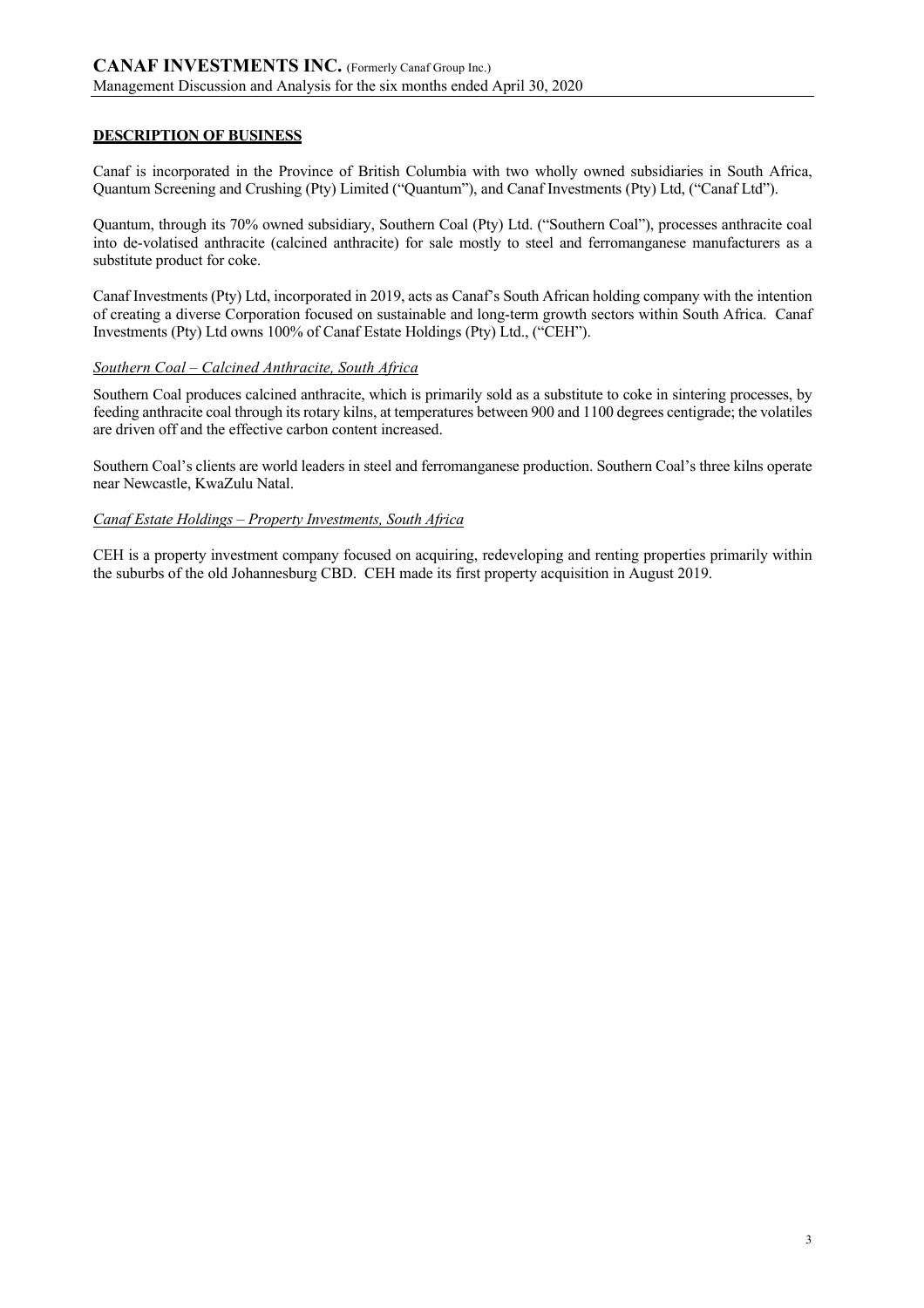## **OVERALL PERFORMANCE AND OUTLOOK**

The Corporation reports a strong second quarter, which is a true success given the current economic instability brought about by the Covid-19 pandemic. Year to date, for the six months ended April 30, 2020 the Corporation reports Sales of US\$5,490,982 which is 29% higher than the six months ended April 30, 2019 (US\$4,258,091), and net income of US\$285,684 (2019: US\$191,078) or CDN\$384,519 (2019: CDN\$254,498). Gross margins continue to hold strong and currently sits at 10% for the six-month period; a similar level seen for the same six-month period last year.

EBITDA for the 6-month period was recorded at US\$433,085 or CDN\$582,915.

Q3 is expected to reflect a further increase in sales, due to an expected return of orders from all of Southern Coal's customers as they return to production after shutdowns due to the Covid-19 pandemic and subsequent nationwide lockdown in South Africa.

### Covid-19

As a result of the Covid-19 pandemic, South Africa commenced a nation-wide lockdown of non-essential businesses on March 26, 2020. Southern Coal subsequently moved into care and maintenance status, however re-commenced operations during April 2020 as it qualified to trade as an essential service providing sinter fuels in South Africa. South Africa has since moved to a Level 3 status on June 01, 2020. Whilst Covid-19 remains a constant concern, the board has taken steps to minimise the impact of the pandemic on the business of the company. The board believes that the company is well positioned in the market and is pleased to confirm that the economic lockdown thus far has had a minimal impact on sale.

The board, whilst remaining cautious of current global economic circumstances considers, that given its strong balance sheet and zero levels of borrowing, it is well positioned to look at new opportunities within South Africa.

As of April 30, 2020, shareholder equity stood at approximately US\$3.3million (CDN\$4.3million).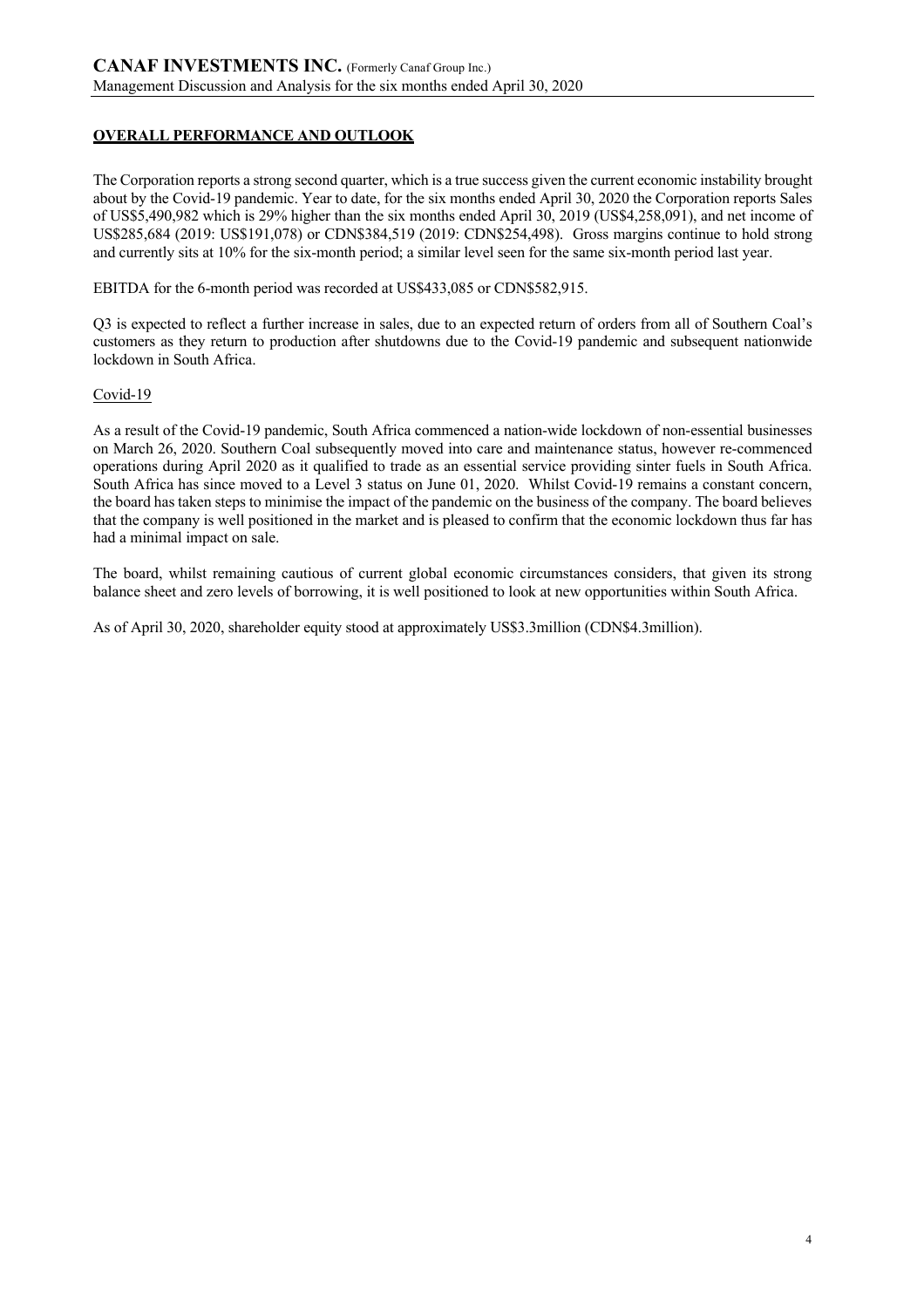### *Selected Financial Information*

Due to the Corporation being listed on the TSX-V and it share price is quoted in Canadian Dollars, the Corporation has converted some key financial information included in this report to Canadian Dollars. The following financial information is derived from the Corporation's financial statements for the six months ended April 30, 2020, with a comparison in Canadian Dollars.

|                                              | Apr 30<br><b>6 Months Ended</b> |             | Apr 30<br><b>6 Months Ended</b> |               |
|----------------------------------------------|---------------------------------|-------------|---------------------------------|---------------|
|                                              | 2020                            | 2019        | 2020                            | 2019          |
|                                              | US\$                            | US\$        | <b>CDNS</b>                     | <b>CDNS</b>   |
| Conversion 1.00 US (av. 6 months)            |                                 |             | 1.346                           | 1.332         |
|                                              |                                 |             |                                 |               |
| Revenue from Sales                           | 5,490,982                       | 4,258,091   | 7,390,650                       | 5,671,388     |
| Cost of Sales                                | (4,921,993)                     | (3,850,173) | (6,624,812)                     | (5, 128, 079) |
| <b>Gross Profit</b>                          | 568,990                         | 407,918     | 765,838                         | 543,310       |
| Expenses                                     | (259, 904)                      | (243, 046)  | (349, 821)                      | (323,715)     |
| Interest Income                              | 76,817                          | 83,908      | 103,393                         | 111,758       |
| Other Income                                 | 9,528                           | 10,560      | 12,825                          | 14,065        |
| Net Income for the year (before tax)         | 395,431                         | 259,340     | 532,235                         | 345,417       |
| Income Tax Recovery (Expense)                | (109, 747)                      | (68, 262)   | (147, 716)                      | (90, 919)     |
| Net Income for the year                      | 285,684                         | 191,078     | 384,519                         | 254,498       |
| Attributable to the Shareholders             | 216,019                         | 135,610     | 290,754                         | 180,620       |
| Attributable to the Non-Controlling Interest | 69,664                          | 55,468      | 93,765                          | 73,878        |
| <b>Adjusted EBITDA</b>                       | 433,085                         | 376,932     | 582,915                         | 502,039       |
|                                              |                                 |             |                                 |               |
| Conversion 1.00 US (closing position)        | 2020                            | 2019        | 1.308                           | 1.330         |
| <b>Total Assets</b>                          | 3,918,252                       | 5,254,018   | 5,124,779                       | 6,988,906     |
| <b>Total Equity</b>                          | 3,391,682                       | 3,838,286   | 4,436,065                       | 5,105,696     |

#### *Non- GAAP Performance Measures*

The Corporation has included additional financial performance measures in this MD&A, such as adjusted EBITDA. The Corporation believes that, in addition to conventional measures prepared in accordance with IFRS, certain investors use this information to evaluate the Corporation's underlying performance of its core operations and its ability to generate cash flow. Accordingly, it is intended to provide additional information and should not be considered in isolation or as a substitute for measures of performance prepared in accordance with IFRS.

### *\*Reconciliation of Adjusted EBITDA and Profit*

|                                 | Apr 30                |          | Apr 30                |             |
|---------------------------------|-----------------------|----------|-----------------------|-------------|
|                                 | <b>6 Months Ended</b> |          | <b>6 Months Ended</b> |             |
|                                 | 2020                  | 2019     | 2020                  | 2019        |
|                                 | US\$                  | US\$     | <b>CDNS</b>           | <b>CDNS</b> |
| Conversion 1.00 US Dollar Rate  |                       |          | 1.346                 | 1.332       |
| Net Income for the year         | 285,684               | 191,078  | 384,519               | 254,498     |
| Interest Paid                   | 0                     | 1,398    | 0                     | 1,862       |
| Interest Received               | (76, 817)             | (83,908) | (103, 393)            | (111,758)   |
| Foreign Exchange Gain/ (Losses) | 8.414                 | 2,128    | 11,326                | 2,834       |
| Depreciation                    | 106,057               | 197,974  | 142,748               | 263,683     |
| Income Taxes                    | 109,747               | 68,262   | 147,716               | 90,919      |
| Adjusted EBITDA                 | 433,085               | 376,932  | 582,915               | 502,039     |

*Adjusted EBITDA represents earnings before interest, taxes, depreciation, amortization, foreign exchange gain (loss) and other revenues (expenses) as historically calculated by the Corporation.*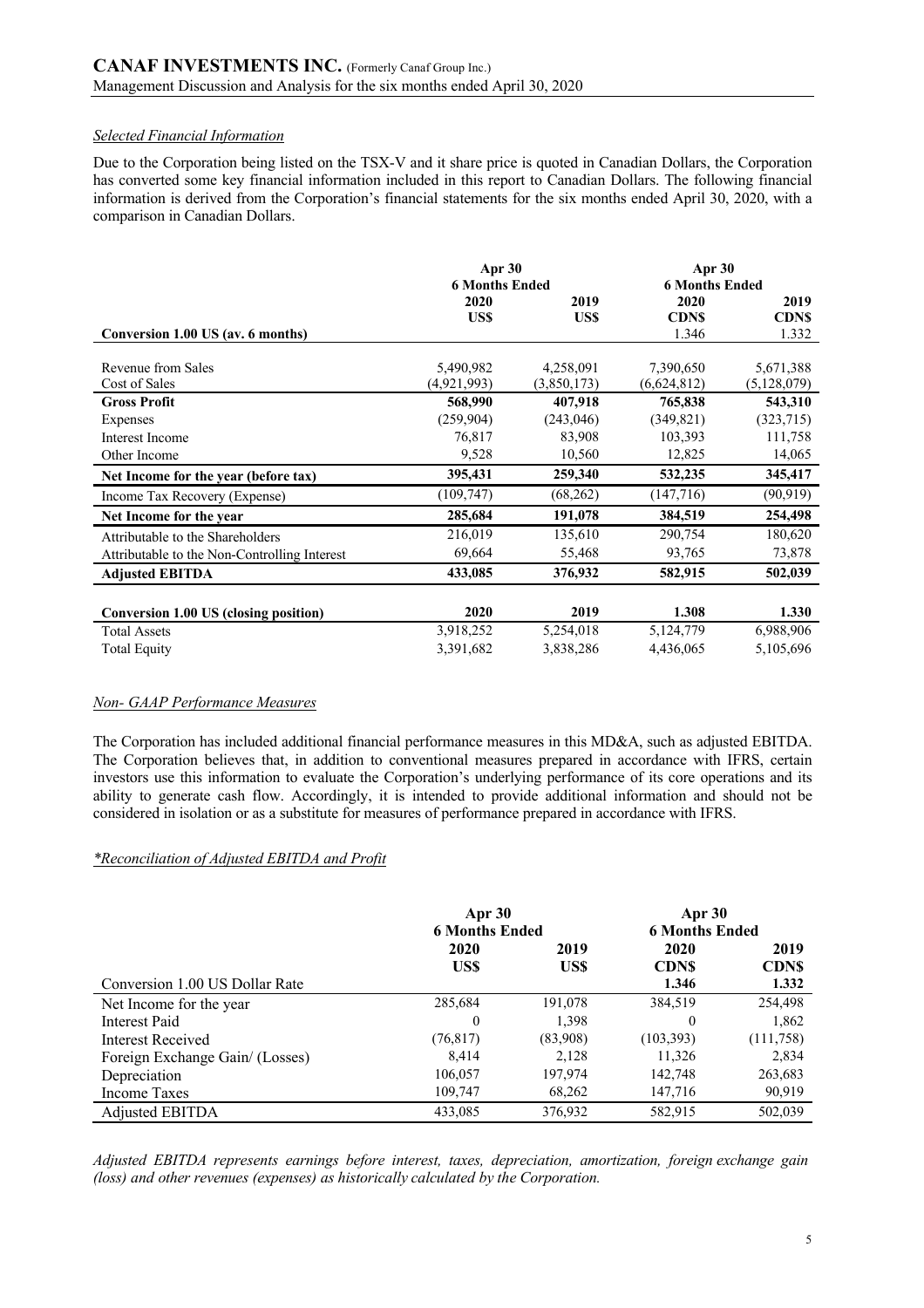## **BROAD-BASED BLACK ECONOMIC EMPOWERMENT TRANSACTION (B-BBEE)**

As part of Southern Coal's B-BBEE transformation program, Amandla Amakhulu (Pty) Ltd, ("AAM"), a 100% black, privately owned, and ringfenced, company incorporated in South Africa, acquired 30% of the issued shares of Southern Coal, from Canaf's wholly owned subsidiary, Quantum, for the value of 18 million Rand. The financial effective date for the transaction is 01 August 2018.

Quantum in return received cumulative, redeemable preference shares in AAM in the amount of the purchase price. These preference shares shall provide preferential dividends, until redeemed by AAM. These dividends will be secured by an irrevocable direction from AAM to Southern Coal to pay Quantum such dividends from any distribution to AAM. Dividends paid to date are US\$215,127 (as at the Oct 19).

## **CLAIM AGAINST KILEMBE MINES LIMITED**

In August 2006, Canaf, then known as Uganda Gold Mining, announced the termination of any further investment into its Kilembe Copper-Cobalt Project in Uganda. Since 2007, the Company has been involved in a legal dispute with Kilembe Mines Limited, ("KML"), wherein the Corporation seeks general damages, special damages and costs of the Arbitration from KML for breach of contract. In January 2013, the high court of Uganda referred the case back to arbitration for determination.

On May 29, 2013, a preliminary meeting was held between the Company, KML and the then arbitrator. After the filing of the Statements of Claim and Defence had been concluded, the Corporation's appointed Ugandan Advocates (MMAKS Advocates) notified the board that the Arbitrator had decided to step down for personal reasons.

MMAKS Advocates and the Government's Solicitor General then agreed to a new Arbitrator, Retired Justice James Ogoola. The parties held a preliminary meeting with the Arbitrator who requested them to provide their fee estimate for the conduct of the Arbitration. The fee was later agreed between the parties and the Arbitrator with MMAKS Advocates disbursing the Corporation's portion of the fee on account. MMAKS Advocates applied for and was granted leave by the Arbitrator to file an Amended Statement of Claim on the Corporation's behalf. The parties now await for the matter to be set down for scheduling and hearing by the Arbitrator.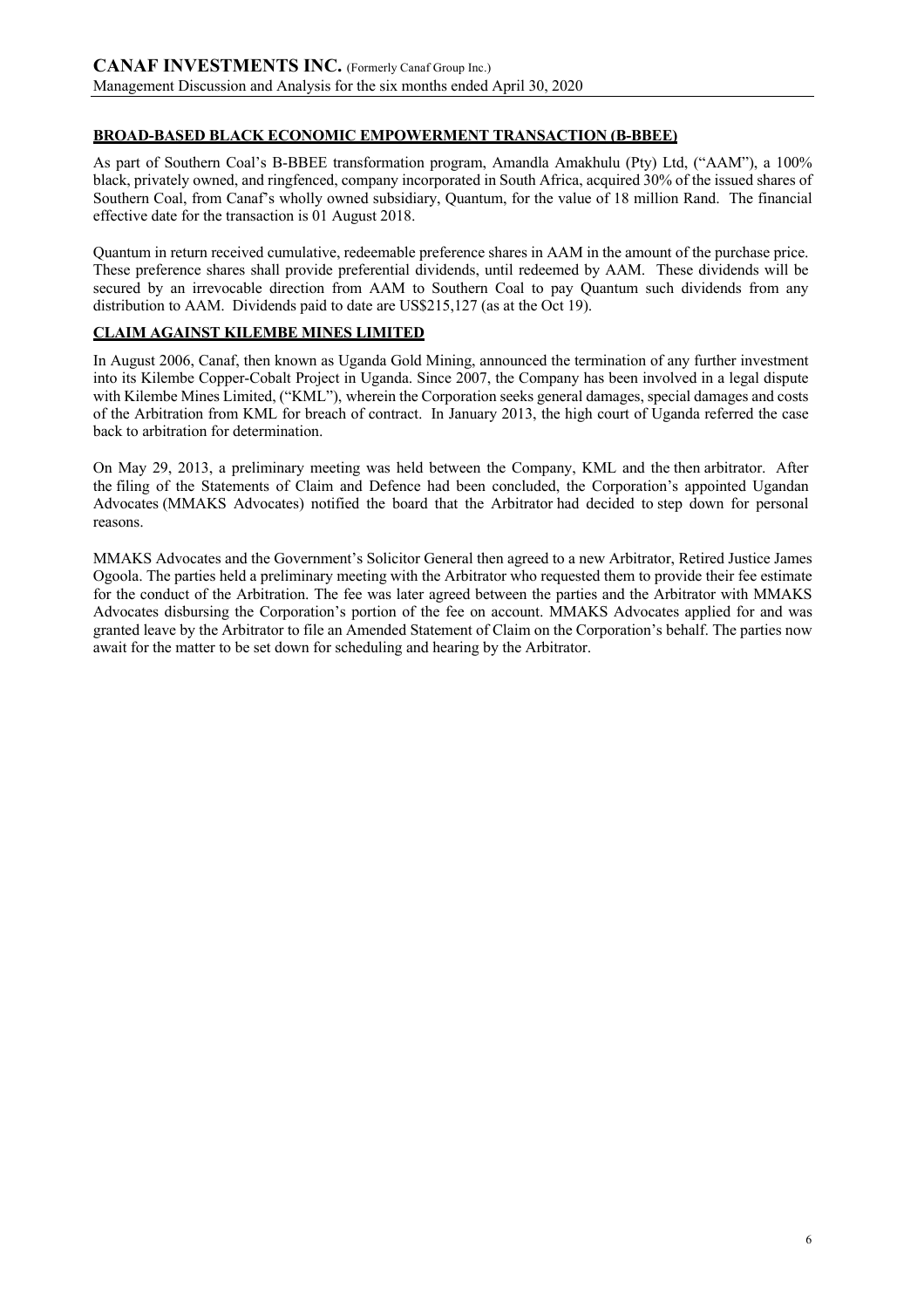## **RESULTS OF OPERATIONS**

### **6 MONTHS ENDED APRIL 30, 2020**

The Corporation reported net income for the 6 months ended April 30, 2020 of US\$285,684 (6 months ended 2019: US\$191,078), an increase of US\$94,606 (33%) on revenues to date of US\$5,490,982 (2019: US\$4,258,901); a great achievement given the economic conditions during the quarter, and challenges faced in light of Covid-19.

The growth in revenues compared to last year is primarily as a result of a new customer coming online.

|                                      | <b>3 Months Ended</b><br><b>April 30, 2020</b> |             |            |               | <b>6 Months Ended</b><br><b>April 30, 2020</b> |             |             |               |
|--------------------------------------|------------------------------------------------|-------------|------------|---------------|------------------------------------------------|-------------|-------------|---------------|
|                                      | 2020                                           | 2019        | Variance   |               | 2020                                           | 2019        | Variance    |               |
|                                      | US\$                                           | US\$        | US\$       | $\frac{0}{0}$ | US\$                                           | US\$        | US\$        | $\frac{0}{0}$ |
| <b>Sales</b>                         | 2,824,252                                      | 1,838,458   | 985,794    | 35%           | 5,490,982                                      | 4,258,091   | 1,232,891   | 22%           |
| Cost of Sales                        | (2,554,949)                                    | (1,760,059) | (794, 890) | 31%           | (4,921,993)                                    | (3,850,173) | (1,071,820) | 22%           |
| Gross Profit (Loss)                  | 269,303                                        | 78,399      | 190,904    | 71%           | 568,990                                        | 407,918     | 161,072     | 28%           |
| Expenses                             |                                                |             |            |               |                                                |             |             |               |
| General and Administrative           | (113, 180)                                     | (120, 244)  | 7,065      | (6%)          | (251, 490)                                     | (239, 520)  | (11,970)    | 5%            |
| Interest on Bank Loan                |                                                |             |            |               |                                                | (1,398)     | 1,398       |               |
| Foreign Exchange Gain                | (4,367)                                        | (603)       | (3,764)    | 86%           | (8, 414)                                       | (2,128)     | (6,286)     | 75%           |
| Total expenses                       | (117, 546)                                     | (120, 847)  | 3,301      | (3%)          | (259, 904)                                     | (243, 046)  | (16, 858)   | 6%            |
| Interest Income                      | 37,862                                         | 45,149      | (7, 287)   | (19%)         | 76,817                                         | 83,908      | (7,091)     | (9%)          |
| Other Income                         | 2,014                                          | 2,306       | (291)      | (14%)         | 9,528                                          | 10,560      | (1,032)     | $(11\%)$      |
| Income (Loss) Before Income<br>Taxes | 191,633                                        | 5,007       | 186,626    | 97%           | 395,431                                        | 259,340     | 136,091     | 34%           |
| Income Tax (Expense)<br>Recovery     | (55,388)                                       | (1,297)     | (54,091)   | 98%           | (109, 747)                                     | (68, 262)   | (41, 485)   | 38%           |
| Net Income (Loss) for the<br>period  | 136,246                                        | 3,710       | 132,535    | 97%           | 285,684                                        | 191,078     | 94,606      | 33%           |

### Sales

Revenue for the quarter was US\$2,824,252 (2019, US\$1,838,458), a 35% improvement due to the commencement of supply to a new customer, which has been a key focus over the course of 2019. Year to date revenues are now 22% in front of the prior year (2020: \$5,490,982 and 2019: \$4,258,091).

Rental income generated in CEH commenced in Q4 2019, and rental income to date for 2020 is US\$13,692. By the end of YE 2020, the Corporations had intended to grow the income to approximately US\$55,000 per annum by adding 2 more properties to the portfolio however, this has been delayed to 2021 due to uncertainties relating to the Covid-19 pandemic, which has led to discounted rentals during Q3 2020.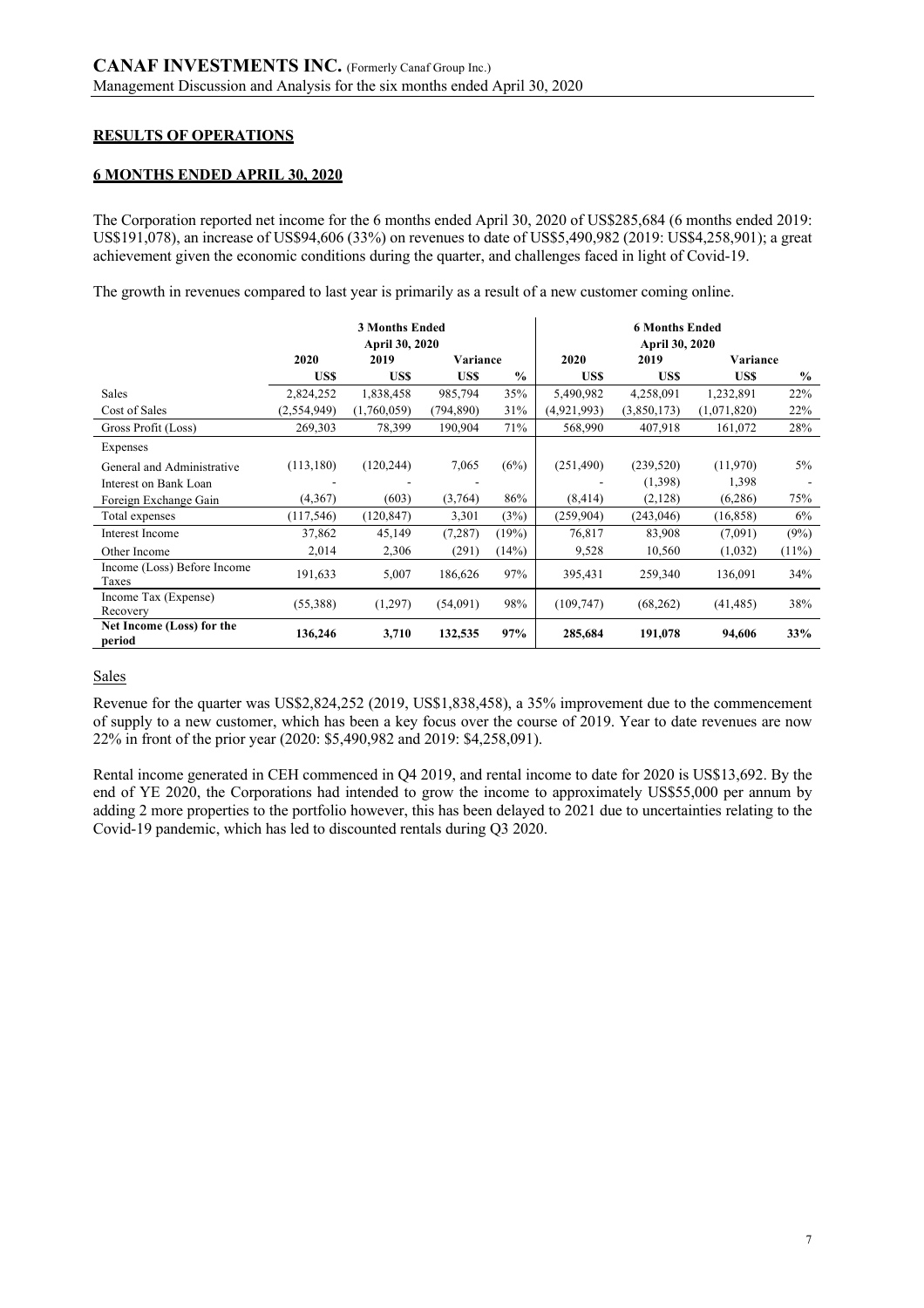# Cost of Sales

Cost of sales are 22% higher than the same 6-month period last year (2020: US\$4,921,992, 2019: US\$3,850,173), aligned with the 22% sales improvement compared to the same 6-month period last year.

|                                          | <b>3 Months Ended</b><br>Apr 30 |            | <b>6 Months Ended</b><br>Apr 30 |            |
|------------------------------------------|---------------------------------|------------|---------------------------------|------------|
|                                          | 2020<br>2019                    |            | 2020                            | 2019       |
|                                          | US\$                            | <b>USS</b> | US\$                            | US\$       |
| Inventories, Beginning of the Year       | 597,071                         | 622,433    | 649,498                         | 836,551    |
| Analysis Fees                            | 662                             | 553        | 2,804                           | 1,198      |
| Depreciation                             | 45,063                          | 96,433     | 104,611                         | 196,377    |
| Electricity                              | 17,056                          | 15,964     | 29,900                          | 33,325     |
| Fuel, Oil and Lubricants                 | 14,804                          | 22,087     | 32,113                          | 47,471     |
| Professional and Project Management Fee  | 3,240                           | 3,915      | 9,314                           | 7,444      |
| <b>Medical Expenses</b>                  | 1,701                           | 3,358      | 3,579                           | 5,027      |
| <b>Product Purchases</b>                 | 2,035,789                       | 1,202,064  | 3,987,522                       | 2,683,132  |
| Protective Clothing                      | 2,014                           | 1,658      | 3,227                           | 3,710      |
| Provident Fund                           | 3,863                           | 4,115      | 8,240                           | 8,144      |
| Machinery Rental                         | 31,389                          | 18,541     | 55,737                          | 31,210     |
| Repairs and Maintenance                  | 45,970                          | 64,442     | 96,825                          | 121,649    |
| Salaries and Benefits                    | 82,840                          | 84,695     | 164,742                         | 162,411    |
| Transportation                           | 111,736                         | 95,446     | 212,129                         | 188,169    |
| Inventories, End of the Reporting Period | (438, 249)                      | (475, 645) | (438, 249)                      | (475, 645) |
|                                          | 2,554,949                       | 1,760,059  | 4,921,992                       | 3,850,173  |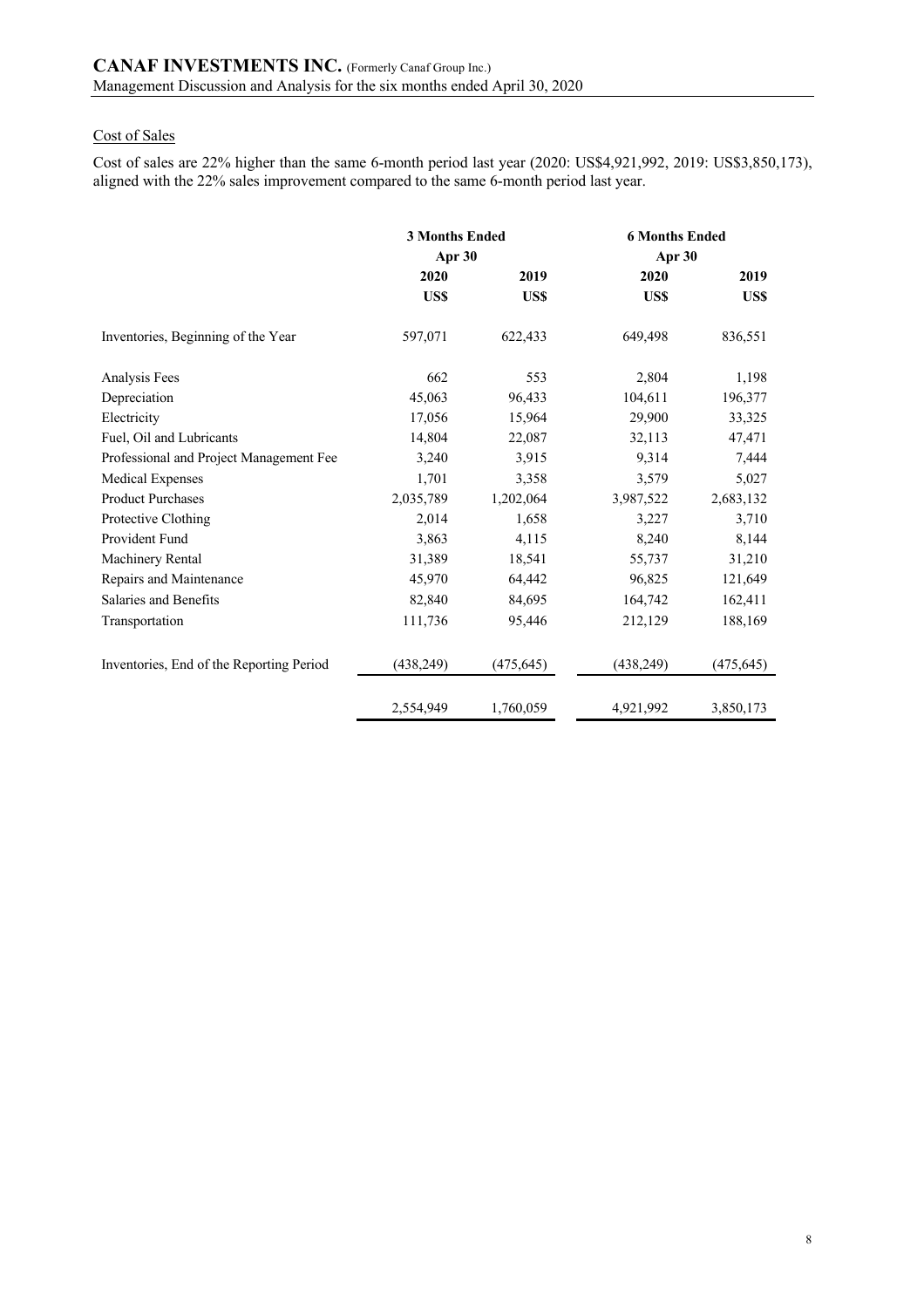General and Administrative Expenses:

|                                           | <b>3 Months Ended</b><br>Apr 30 |           |                 |               | <b>6 Months Ended</b><br>Apr 30 |           |           |               |
|-------------------------------------------|---------------------------------|-----------|-----------------|---------------|---------------------------------|-----------|-----------|---------------|
|                                           | 2020                            | 2019      | <b>Variance</b> |               | 2020                            | 2019      | Variance  |               |
|                                           | US\$                            | US\$      | US\$            | $\frac{0}{0}$ | US\$                            | US\$      | US\$      | $\frac{6}{6}$ |
| Bank Charges and Interest                 | 7,155                           | 880       | (6,274)         | (88%)         | 13,611                          | 1,856     | (11,755)  | (86%)         |
| <b>Consulting Fees</b>                    | 30,817                          | 18,316    | (12,501)        | (41%)         | 49,784                          | 36,072    | (13,712)  | (28%)         |
| <b>Management Fees</b>                    | 12,732                          | 26,501    | 13,769          | 108%          | 44,975                          | 61,862    | 16,887    | 38%           |
| Directors Incentives                      | 8,367                           |           | (8,367)         | $(100\%)$     | 8,367                           |           | (8,367)   | $(100\%)$     |
| Office, Insurance and Sundry              | 12,762                          | 12,307    | (455)           | (4%)          | 27,904                          | 33,475    | 5,571     | 20%           |
| Professional Fees                         | 24,565                          | 24,634    | 69              | $0\%$         | 57,692                          | 47,659    | (10,033)  | (17%)         |
| Promotion                                 | 366                             | 1,102     | 736             | 201%          | 521                             | 1,486     | 965       | 185%          |
| Telephone                                 | 1,964                           | 2,250     | 285             | 15%           | 4,270                           | 4,908     | 638       | 15%           |
| Transfer Agent and Filing Fees            | 3,958                           | 7,884     | 3,926           | 99%           | 6,970                           | 8,266     | 1,296     | 19%           |
| Travel                                    | 4,334                           | 6,404     | 2,071           | 48%           | 15,666                          | 14,253    | (1, 413)  | (9%)          |
| <b>Bad Debt</b>                           |                                 |           |                 | $0\%$         | 1,202                           |           | (1,202)   | $(100\%)$     |
| Broad-Based Black Economic<br>Empowerment | 6,159                           | 19,967    | 13,808          | 224%          | 20,526                          | 29,684    | 9,158     | 45%           |
|                                           | 113,180                         | 120,245   | 7,066           | 6%            | 251,490                         | 239,520   | (11,970)  | (5%)          |
| Foreign Exchange gain                     | 4,367                           | 603       | (3,764)         | (86%)         | 8,414                           | 2,128     | (6,286)   | (75%)         |
| <b>Finance Costs</b>                      |                                 |           |                 |               |                                 | 1,398     | 1,398     |               |
| <b>Expenses</b>                           | 117,546                         | 120,848   | 3,302           | 3%            | 259,904                         | 243,046   | (16, 858) | (6%)          |
| Interest Income                           | (37, 862)                       | (45, 149) | (7, 287)        | 19%           | (76, 817)                       | (83,908)  | (7,091)   | 9%            |
| Other Income                              | (2,014)                         | (2,306)   | (291)           | 14%           | (9,528)                         | (10, 560) | (1,032)   | 11%           |
|                                           | 77,670                          | 73,393    | (4,277)         | (6%)          | 173,559                         | 148,577   | (24,981)  | (14%)         |

### **Expenses**

Expenses for the six months were US\$259,904 (2019: US\$243,046) an increase of US\$16,858 (6%), primarily due to increased fees in Canada as a result of a new director coming on board and board members incentives, as well as fees associated with reverse factoring and early settlement of payment terms for one of Southern Coal's key customers.

#### Finance Costs

Repayment of the 14 million Rand loan from ABSA bank, which was drawn down in February 2015, concluded in the first quarter of 2019, and represents the finance cost of US\$1,398 in the twelve months ended October 31 2019.

#### Interest Income

Interest income earned on the loan to AAM, and for cash in hand for the last six months was US\$76,817.

#### Comprehensive Income

The Corporation is not subject to currency fluctuations in its core activities however the Corporation is subject to transactions in various currencies and the volatility in international currency markets does have an impact on some costs and the translation into USD, the reporting currency of the Corporation.

The six-month comprehensive loss on foreign exchange amounts to US\$-732,288 compared to the same time period last year of a gain of US\$113,115 and is primarily as a result of the translation into US\$ the reporting currency. As at April 30, 2020, the Corporation has accumulated other comprehensive loss of US\$2,595,088 (October 31, 2019: US\$1,877,641).

The Corporation does not hedge net asset translation movements.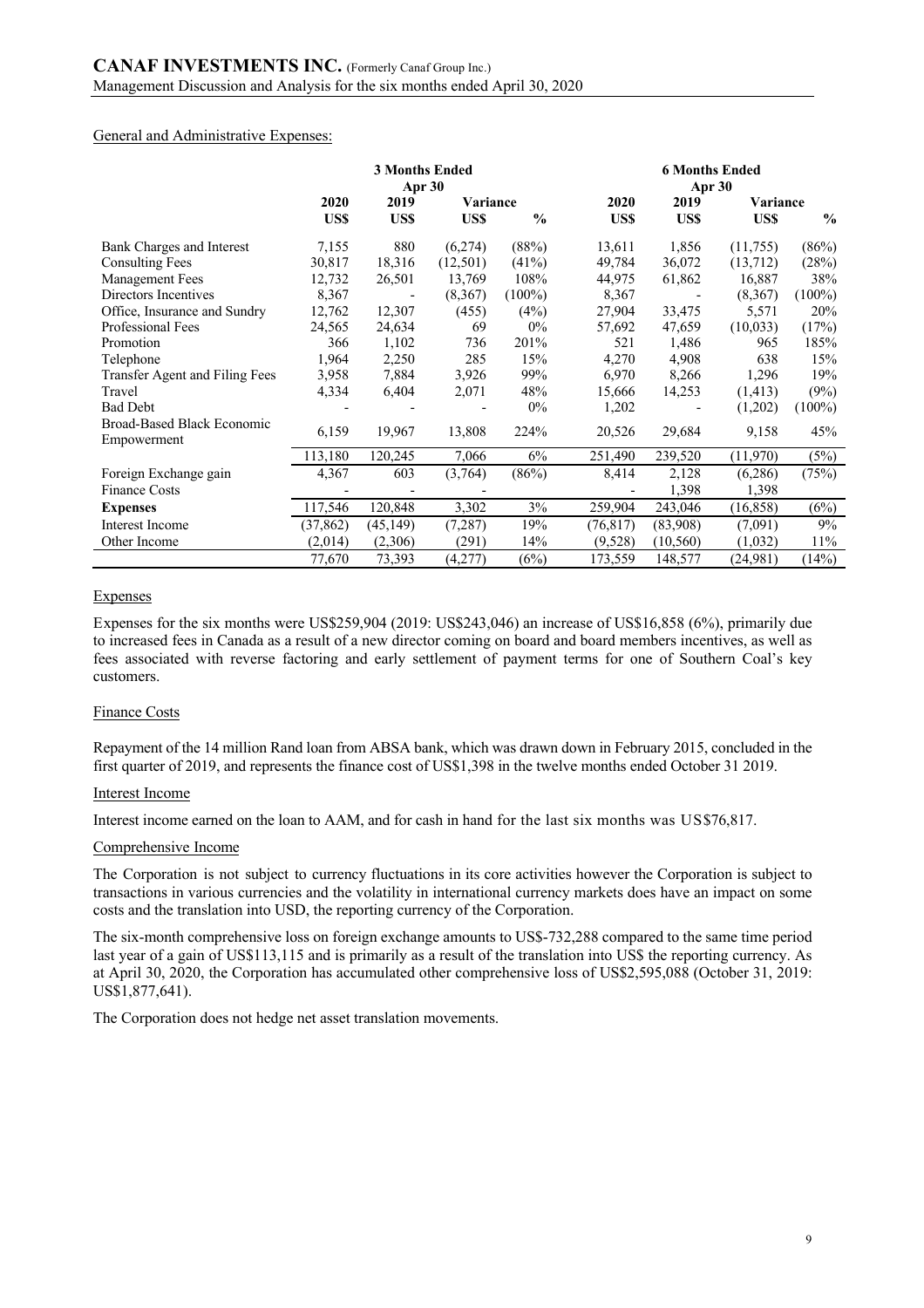## **SUMMARY OF QUARTERLY RESULTS**

The following financial data is derived from the Corporation's financial statements for the past 8 quarters.

Q2 of 2020 has continued to reflect continued improved results like those seen in Q1, compared to the previous years' quarters and represents the results of the work that Southern Coal has been doing to increase the demand base through a new customer. Cumulative EPS for the past 12 months (US\$0.14/share) reflects a 100% increase to the previous 12-month period (US\$0.07/share)

Management expects the remainder of the fiscal year to continue to have a level of uncertainty related to the markets that it supplies as well as the growing Covid-19 pandemic, however Q3 is expected to reflect an increase in sales in comparison to Q2 2020.

|                                                | <b>Three Months Ended</b> |               |               |           |
|------------------------------------------------|---------------------------|---------------|---------------|-----------|
|                                                | Apr 30                    | <b>Jan 31</b> | <b>Oct 31</b> | July 31   |
|                                                | 2020                      | 2020          | 2019          | 2019      |
|                                                | US\$                      | US\$          | US\$          | US\$      |
| Sales                                          | 2,824,252                 | 2,666,730     | 4,070,037     | 3,422,222 |
| Gross Profit                                   | 269,303                   | 299,687       | 228,432       | 384,581   |
| Net Income (Loss)                              | 136,246                   | 149,438       | 125,368       | 222,208   |
| Net Comprehensive Income (Loss) for the period | (620, 497)                | 173,893       | (113,826)     | 267,206   |
| Basic and diluted earnings (loss) per share    | 0.003                     | 0.003         | 0.003         | 0.005     |

|                                                | <b>Three Months Ended</b> |               |               |           |
|------------------------------------------------|---------------------------|---------------|---------------|-----------|
|                                                | Apr 30                    | <b>Jan 31</b> | <b>Oct 31</b> | July 31   |
|                                                | 2019                      | 2019          | 2018          | 2018      |
|                                                | US\$                      | US\$          | US\$          | US\$      |
| <b>Sales</b>                                   | 1,838,458                 | 2,419,633     | 2,530,979     | 3,444,253 |
| Gross Profit                                   | 78,399                    | 329,519       | 233,066       | 235,093   |
| Net Income (Loss)                              | 3.711                     | 187,367       | 108,996       | 65,008    |
| Net Comprehensive Income (Loss) for the period | (284, 388)                | 588,581       | (342, 307)    | (50, 662) |
| Basic and diluted earnings (loss) per share    | 0.000                     | 0.004         | 0.002         | 0.001     |

## **SELECTED ANNUAL INFORMATION**

The following financial data is derived from the Corporation's audited financial statements for the years ended October 31, 2019, 2018, 2017, and 2016.

|                                             | 2019           | 2018         | 2017        | 2016        |
|---------------------------------------------|----------------|--------------|-------------|-------------|
|                                             | US\$           | US\$         | US\$        | US\$        |
| <b>Sales</b>                                | 11,750,350     | 14,673,658   | 10,699,117  | 4,703,528   |
| Cost of Sales                               | (10, 729, 419) | (13,502,330) | (9,476,007) | (4,600,463) |
| Gross Profit                                | 1,020,931      | 1,171,328    | 1,223,110   | 103,065     |
| Income before income taxes                  | 730,337        | 697,267      | 736,284     | (312, 218)  |
| Income Tax (Expense) Recovery               | (191, 683)     | (73, 383)    | (194, 476)  | 133,063     |
| Net income (Loss) for the year              | 538,654        | 623,884      | 541,808     | (179, 155)  |
| Interest Income                             | 173,085        | 101.284      | 17,962      | 29,280      |
| Bank Loan, including current portion        |                | 78,412       | 416,882     | 702,230     |
| <b>Total Assets</b>                         | 5,211,388      | 4,774,437    | 3,315,232   | 2,729,318   |
| Basic and diluted earnings (loss) per share | 0.011          | 0.013        | 0.014       | (0.004)     |

The main components making up the total assets balance as at October 31, 2019 of US\$5,211,388 (2018: US\$4,774,437) are: US\$1,146,260 (2018: US\$1,250,290) due from non-controlling interest; US\$643,860 (2018: US\$868,059) property, plant and equipment; US\$390,916 (2018: US\$552,351) in cash; US\$2,358,108 (2018: US\$1,240,730) in accounts receivable, with the growth in balance between years reflecting the high sales revenue in quarter 4; and US\$649,498 (2018: US\$836,551) in inventories, comprising mostly of stock on hand.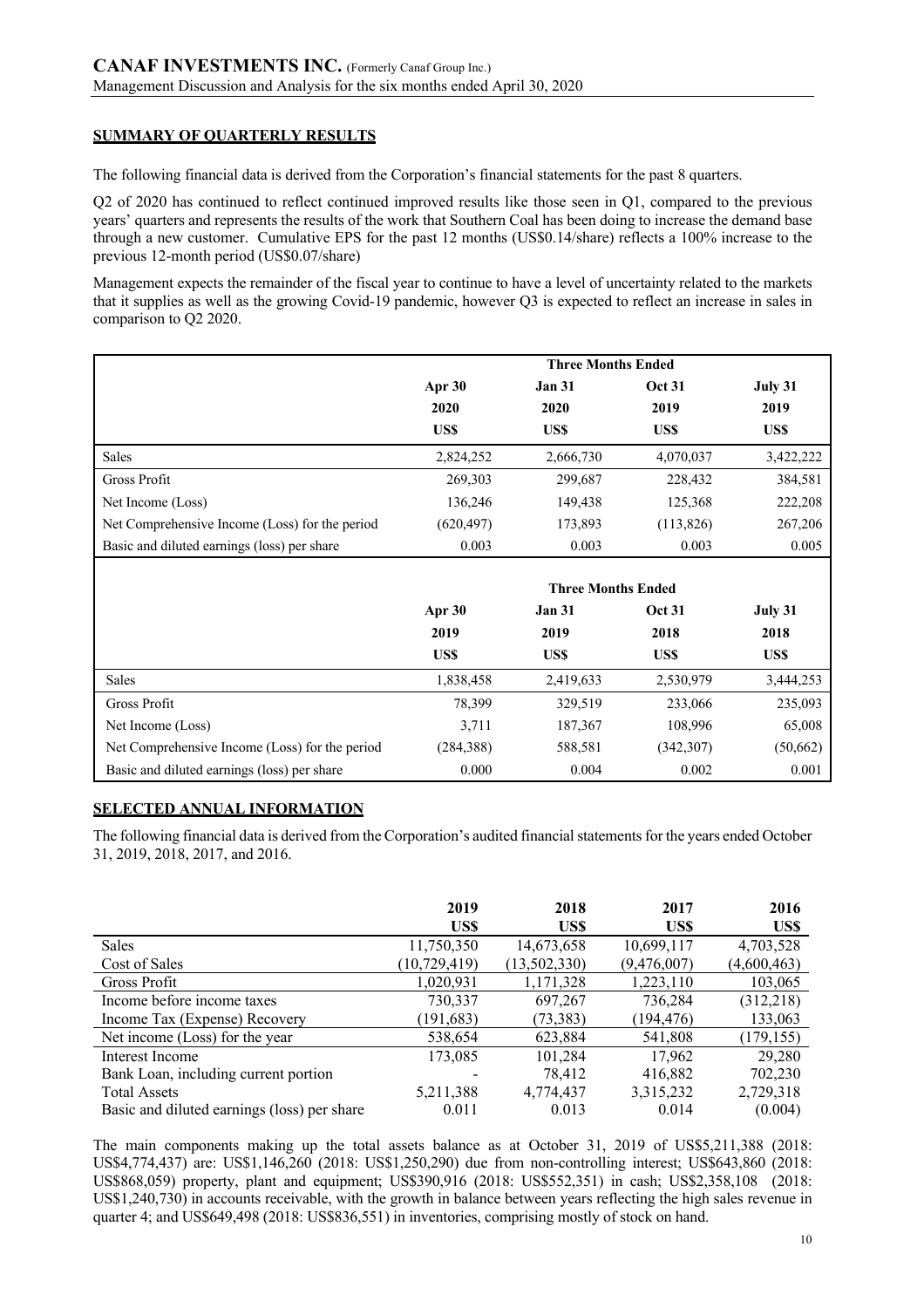## **LIQUIDITY AND CAPITAL RESOURCES**

At April 30, 2020, the Corporation had cash of US \$741,174 (October 31, 2019: US\$390,916) and working capital of US \$1,970,756 (October 31, 2019 - US\$1,477,490). Surplus cash and cash equivalents are deposited in interest accruing accounts.

Working capital components include cash in current or interest-bearing accounts, trade and other receivables, sales tax receivable, inventories and prepaid expenses and deposits, trade and other payables, sales tax payable, income tax payable, and current portion of long-term debt.

Trade receivables and trade payables are expected to increase or decrease as sales volumes change.

|                                                 | <b>6 Months Ended</b><br>Apr 30, 2020<br>US\$ | <b>Year Ended</b><br>Oct 31, 2019<br>US\$ |
|-------------------------------------------------|-----------------------------------------------|-------------------------------------------|
| Cash provided by (used) in operating activities | 607,152                                       | 115,475                                   |
| Cash used in investing activities               |                                               | (151, 737)                                |
| Cash provided by (used) in financing activities | -                                             | (75, 561)                                 |
| Increase (Decrease) in cash                     | 607,152                                       | (111, 823)                                |

Operations provided US\$607,152 in cash during the six months ended April 30, 2020 (October 31, 2019 provided US\$115,475) largely due to timing of supplier payments.

Repayment of the 14 million Rand loan from ABSA bank, which was drawn down in February 2015, concluded in the first quarter of 2019, and represents the cash used in financing activities in the twelve months ended October 31 2019.

The Covid-19 pandemic has created challenging business conditions all over the globe. Canaf's management have assessed the cash position, as well as running operational contingency plans and feel the group is in a very strong position for 2020 to keep the business operational.

Except as described above, the Corporation's management is not aware of any other trends or other expected fluctuations in its liquidity that would create any deficiencies. The Corporation's management believes that its cash balances will be sufficient to meet the Corporation's short-term and long-term requirements for ongoing operations and planned growth. The Corporation does occasionally utilize cash reserves to offer suppliers earlier payment terms in return for more favorable rates.

## **ECONOMIC DEPENDENCE**

Sales from the Corporation's South African coal processing business are substantially been derived from three customers and as a result, the Corporation is economically dependent on these customers. The Corporation's exposure to credit risk is limited to the carrying value of its accounts receivable. As at April 30, 2020, Southern Coal had trade receivables of US\$1,301,934.18 (October 31, 2019: US\$2,339,210) due from these customers and were collected subsequent to quarter-end.

## **REVENUE RECOGNITION**

Revenue from the sale of calcined anthracite is recognized upon transfer of title, which is completed when the physical product is delivered to customers and collection is reasonably assured. Interest and other income are recognized when earned and collection is reasonably assured.

## **COMMITMENT**

The Corporation has an agreement to lease premises for its coal processing plant in South Africa for a term of ten years, expiring on December 31, 2020, with a monthly rent of Rand 35,000 (US\$1,897). Future minimum annual lease payments are as seen below. The Corporation remains in negotiations and is assessing its options to extend its terms for the lease or security of tenure for its premises.

|      | US\$   |
|------|--------|
| 2020 | 11,385 |
| 2021 | 3,795  |
|      | 15,180 |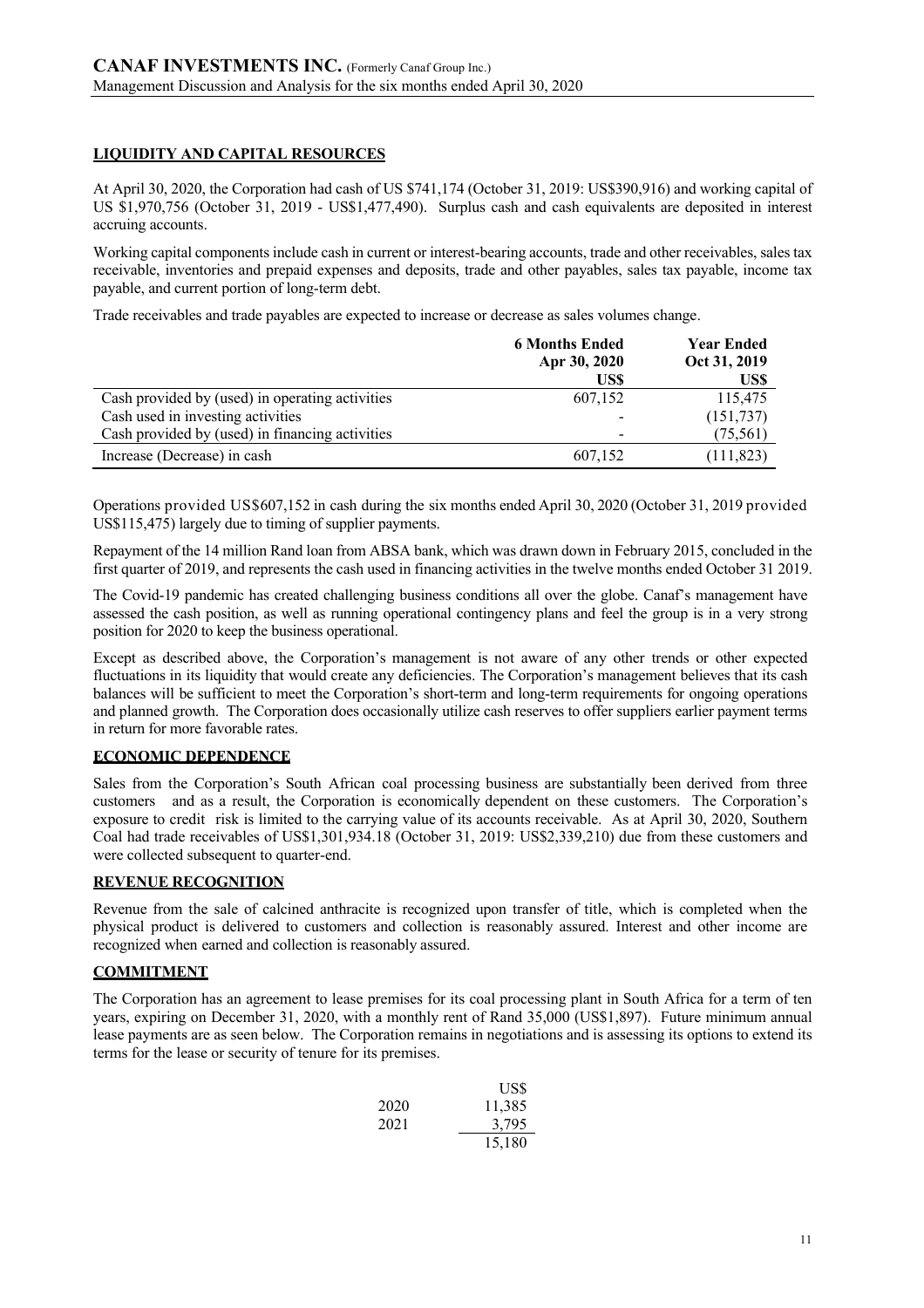## **TRANSACTIONS WITH RELATED PARTIES**

At the report date, key management consists of Christopher Way (CEO, President and a Director of the Corporation), Rebecca Williams (CFO and Director), David Way (Chairman of the Board and Director of the Corporation) and Peter Wassenaar (Director) who replaced Kevin Corrigan on the 1st August 2019.

Fees incurred for services by key management personnel during the six months ended April 30, 2020 and 2019 were as follows:

|                        |                                                             | <b>6 Months Ended</b> |         |
|------------------------|-------------------------------------------------------------|-----------------------|---------|
|                        |                                                             | Apr 30                | Apr 30  |
|                        |                                                             | 2020                  | 2019    |
| <b>Services</b>        | Party                                                       | US\$                  | US\$    |
| Professional Fees      | CFO and director of the Corporation                         | 11,719                | 13,831  |
| <b>Consulting Fees</b> | Chairman and director of the Corporation                    | 12,476                |         |
| <b>Consulting Fees</b> | President, CEO and director of the Corporation              | 37,308                | 36,072  |
| Directors Fees         | Directors of the coal processing operations in South Africa | 45,619                | 59,886  |
| <b>Consulting Fees</b> | Legal Counsel and Director of the Corporation               | 2,909                 |         |
|                        |                                                             | 110,032               | 109.789 |

## **OFF-BALANCE SHEET ARRANGEMENTS**

The Corporation has no off-balance sheet arrangements

#### **ACCOUNTING STANDARDS ISSUED BUT NOT YET EFFECTIVE**

A number of new accounting standards, amendments to standards, and interpretations have been issued for this reporting period:

#### **IFRS 16 – Leases**

IFRS 16 sets out the principles for the recognition, measurement, presentation and disclosure of leases and requires lessees to account for all leases under a single on-balance sheet model similar to the accounting for finance leases. The standard includes two recognition exemptions for lessees: leases of 'low-value' assets; and short-term leases. For those assets determined to meet the definition of a lease, at the commencement date, a lessee will recognize a liability to make lease payments and an asset representing the right to use the underlying asset during the lease term. Lessees will be required to separately recognize the interest expense on the lease liability and the depreciation expense on the right-of-use asset. IFRS 16 also requires lessees to make more extensive disclosures than under IAS 17.

In transitioning to IFRS 16, a lessee can choose to apply the standard using either a full retrospective or a modified retrospective approach. The standard's transition provisions permit certain reliefs. The Company will apply IFRS 16 on November 1, 2019 using the modified retrospective approach, which means the cumulative impact of adoption will be recognized as at November 1, 2019 and the comparatives will not be restated. The Company will elect to use the exemptions proposed by the standard on lease contracts for which the lease terms ends within 12 months as of the date of initial application, and lease contracts for which the underlying asset is of low-value.

The Company has completed its impact assessment of IFRS 16 and based on the Company's evaluation, IFRS 16 is not expected to have a material effect on the consolidated financial statements as the company has elected to use the exemption proposed for lease terms that end within 12months of the date of initial application.

## **CRITICAL ACCOUNTING POLICIES AND ESTIMATES**

The details of Canaf's accounting policies are presented in Note 2 of the unaudited Financial Statements for the six months ended April 30, 2020. These policies are considered by management to be essential to understanding the processes and reasoning that go into the preparation of the Corporation's financial statements and the uncertainties that could have a bearing on its financial results.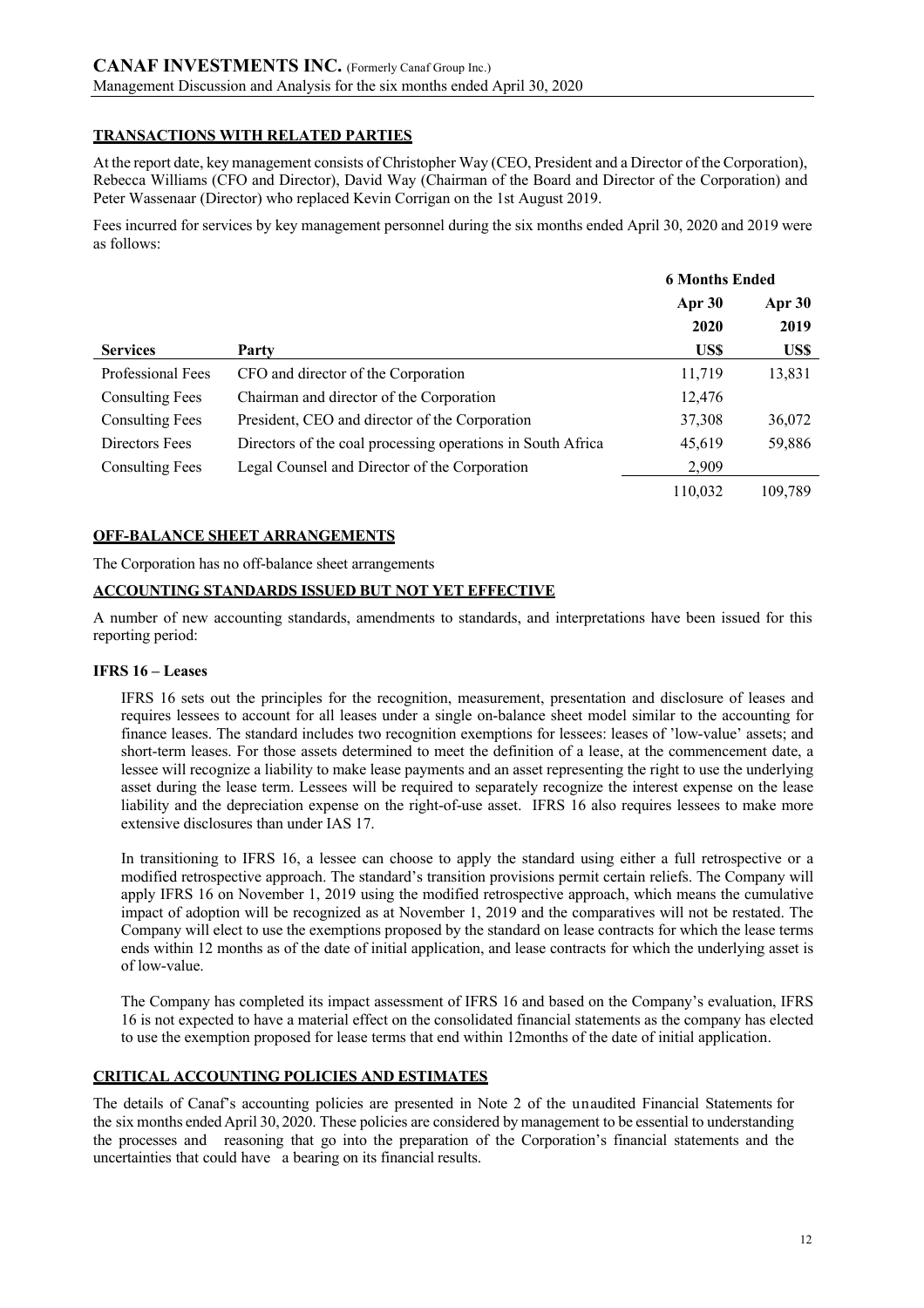## **MANAGEMENT FINANCIAL RISKS**

The Corporation is exposed to various risks in relation to financial instruments. The Corporation's financial assets and liabilities by category are summarized in Note 2(o) of the consolidated financial statements. The Corporation's risk management is coordinated by the board of directors and focuses on actively securing the Corporation's short to medium-term cash flows and raising finances for the Corporation's capital expenditure program. The Corporation does not actively engage in the trading of financial assets for speculative purposes. The most significant financial risks to which the Corporation is exposed are described below.

#### *Foreign Currency Risk*

Foreign exchange risk arises because of fluctuations in exchange rates. The Corporation conducts a significant portion of its business activities in foreign currencies. The Corporation's subsidiaries, principally located in South Africa, routinely transact in the local currency, exposing the Corporation to potential foreign exchange risk in its financial position and cash flows.

The assets, liabilities, revenue and expenses that are denominated in foreign currencies will be affected by changes in the exchange rate between the United States dollar and these foreign currencies. The Corporation has outstanding debt obligations that are payable in South African Rand. The Corporation does not currently use financial instruments to mitigate this risk.

### *Credit Risk*

Credit risk is the risk of loss associated with counterparty's inability to fulfill its payment obligations. The Corporation limits its exposure to credit loss for cash by placing its cash with high quality financial institutions and for trade receivable by performing standard credit checks. The credit risk for cash and trade receivables is considered negligible since the counterparties are reputable banks with high quality external credit ratings and customers with no history of default.

The Corporation has a credit risk exposure related to its economic dependence on three customers for its calcine sales. The Corporation has assessed its exposure to credit risk and has determined that there does remain increased credit risk with one major customer; the Corporation is working to manage this risk by reducing this customer's payment terms.

#### *Liquidity Risk*

Liquidity risk is the risk that the Corporation will not be able to meet its financial obligations when they become due. The Corporation ensures, as far as reasonably possible, that it will have sufficient capital in order to meet short-term business requirements, after taking into account cash flows from operations and the Corporation's holdings of cash. The Corporation has a working capital of US\$1,970,756 as at April 30, 2020. There can be no assurance that the Corporation will be successful with generating and maintaining profitable operations or will be able to secure future debt or equity financing for its working capital and expansion activities.

#### *Interest Rate Risk*

Interest rate risk is the risk that future cash flows will fluctuate as a result of changes in market interest rates. The Corporation is not exposed to significant interest rate risk.

#### *Commodity Price Risk*

The Corporation's revenues, earnings and cash flows are directly related to the volume and price of calcine sold and are sensitive to changes in market prices over which it has little or no control. The Corporation has the ability to address its price-related exposures through the use of sales contracts.

#### *Fair Value*

The Corporation uses the following hierarchy for determining fair value measurements:

- Level 1: Quoted prices in active markets for identical assets or liabilities.
- Level 2: Other techniques for which all inputs which have a significant effect on the recorded fair value are observable, either directly or indirectly.
- Level 3: Techniques which use inputs that have a significant effect on the recorded fair value that is not based on observable market data.

The level within which the financial asset or liability is classified is determined based on the lowest level of significant input to the fair value measurement.

The Corporation's financial assets measured at fair value through profit or loss use Level 1 valuation techniques during the six months ended April 30, 2020. The carrying values of the Corporation's financial assets and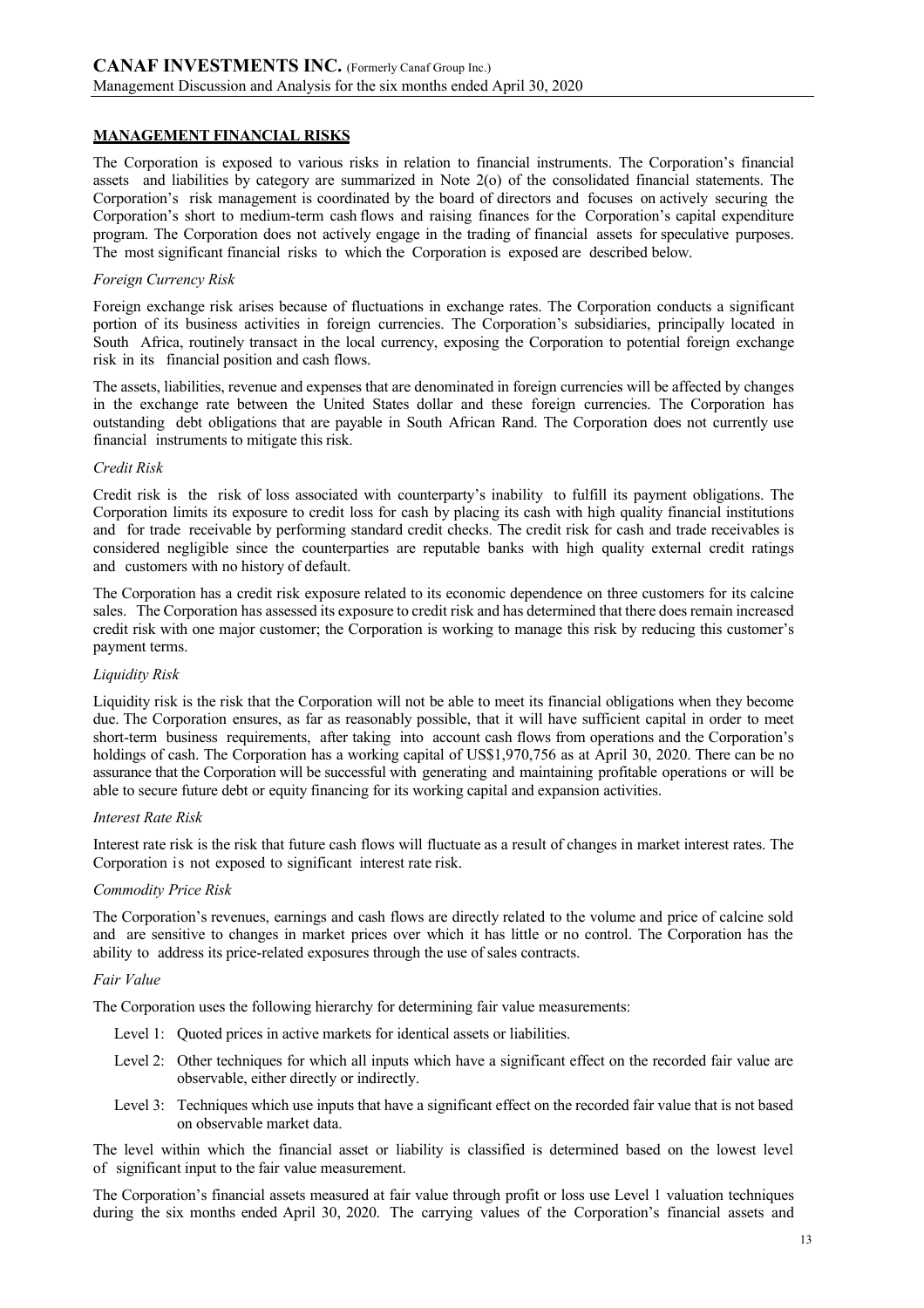liabilities approximate their fair values as at April 30, 2020.

#### **CAPITAL RISK MANAGEMENT**

The Corporation's objectives in managing its capital are to ensure adequate resources are available to fund its coal processing business in South Africa, to seek out and acquire new projects of merit, and to safeguard its ability to continue as a going concern. The Corporation manages its share capital as capital, which as at April 30, 2020 totaled US\$8,079,463 (2018: US\$8,079,463).

The Corporation manages its capital structure in a manner that provides sufficient funding for operational and capital expenditure activities. Funds are secured through the sale of calcine in South Africa and, when necessary, through debt funding or equity capital raised by means of private placements. There can be no assurances that the Corporation will be able to obtain debt or equity capital in the case of operating cash deficits.

The Corporation may, from time to time, invest capital that is surplus to immediate operational needs in shortterm, liquid, and highly rated financial instruments held with major financial institutions, or in marketable securities. The Corporation may also, from time to time, enter into forward foreign exchange and commodity price contracts to hedge a portion of its exposure to movements in foreign exchange and commodity prices.

The Corporation has no externally imposed capital requirements and has not paid or declared any dividends since the date of incorporation, nor are any contemplated in the foreseeable future. There were no changes in the Corporation's approach to capital management during the quarter ended April 30, 2020.

#### **RISKS AND UNCERTAINTIES**

The Corporation is subject to a number of risk factors due to the nature of the mining business in which it is engaged, including movements in commodity prices, which are difficult to forecast. The Corporation seeks to counter these risks as far as possible by selecting exploration areas on the basis of their recognized geological potential to host economic deposits.

The Corporation's assets are of indeterminate value. For further particulars see the financial statements filed on www.sedar.com.

#### *Covid-19 Pandemic*

The emerging pandemic scene globally could have negative consequences for all operations. Sickness as a result of the virus could impact sales, ability to service sales, rent collection, and general management. The board have put contingency plans in place to support with continuing the Southern Coal operations and manage any care and maintenance measures that need to be implemented.

The operations of the board, senior management and administration, given its already remote working structure, should not be adversely affected by necessary measures to minimise the risks and effects of the virus; we do not see any reason why the corporate side of the business cannot function as usual. International travel of senior management will however be suspended until it is recommended by the Governments of the United Kingdom and South Africa.

#### *Exploration and Development*

The Corporation is not currently engaged in any exploration or development projects.

#### *Operating Hazards and Risks*

Operations in which the Corporation has a direct or indirect interest will be subject to all the hazards and risks normally incidental to exploration, development and production of resources, any of which could result in work stoppages, damage to persons or property and possible environmental damage. Although the Corporation has or will obtain liability insurance in an amount which it considers adequate, the nature of these risks is such that liabilities might exceed policy limits, the liabilities and hazards might not be insurable, or the Corporation might not elect to insure itself against such liabilities due to high premium costs or other reasons, in which event the Corporation could incur significant costs that could have a material adverse effect upon its financial condition.

#### *Metal and Mineral Prices*

Factors beyond the control of the Corporation affect the price and marketability of gold and other metals and minerals. Metal and mineral prices have fluctuated widely, particularly in recent years and are affected by numerous factors including international, economic and political trends, expectations of inflation, currency exchange fluctuations, interest rates, global or regional consumption patterns, speculative activities and worldwide production levels. The effect of these factors on the Corporation'sfuture prospects cannot accurately be predicted.

#### *Political Risk*

Quantum and Canaf Investments is located in South Africa and consequently the Corporation will be subject to certain risks, including currency fluctuations, electricity outages and possible political or economic instability,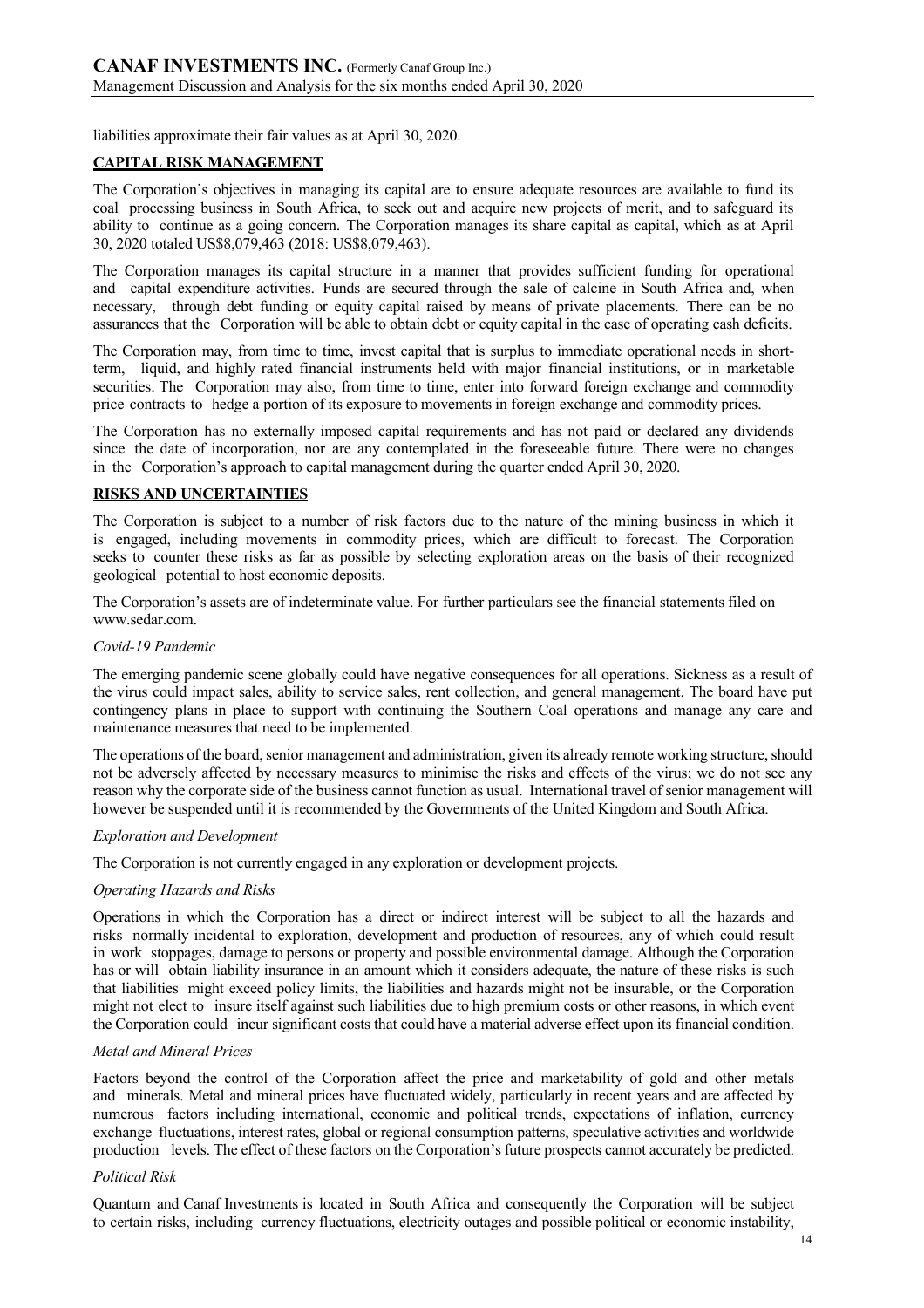and exploration and production activities may be affected in varying degrees by political stability and government regulations relating to the industry. Any changes in regulations or shifts in political attitudes are beyond the control of the Corporation and may adversely affect its business. Exploration may be affected in varying degrees by government regulations with respect to restrictions on future exploitation and production, price controls, export controls, foreign exchange controls, income taxes, expropriation of property, environmental legislation and site safety.

### *Environmental Factors*

All phases of the Corporation's operations will be subject to environmental regulation in South Africa.

Environmental legislation is evolving in a manner which will require stricter standards and enforcement, increased fines and penalties for non-compliance, more stringent environmental assessments of proposed projects and a heightened degree of responsibility for companies and their officers, directors and employees. In addition, certain types of operations require the submission and approval of environmental impact assessments. Environmental assessments of proposed projects carry a heightened degree of responsibility for companies and directors, officers and employees. The cost of compliance with changes in governmental regulations has a potential to reduce the profitability of operations. The exploration, development and production activities of the Corporation will require certain permits and licenses from various governmental authorities and such operations are and will be governed by laws and regulations governing exploration, development and production, labour standards, occupational health, waste disposal, toxic substances, land use, environmental protection, safety and other matters. Companies engaged in exploration activities generally experience increased costs and delays as a result of the need to comply with applicable laws, regulations and permits. There can be no assurance that all licenses and permits which the Corporation may require to carry out exploration and development of its projects will be obtainable on reasonable terms or on a timely basis, or that such laws and regulations would not have an adverse effect on any project that the Corporation may undertake.

### *Cash Flows and Additional Funding Requirements*

The Corporation has significant revenues from operations and produces positive cashflow. The Corporation intends to expand organically using available cash and local debt financing, when required.

Should the Corporation decided to develop or acquire a relatively large asset or opportunity, the majority ofsources of funds will in large portion be derived from the issuance of equity or project finance debt. Although the Corporation presently has sufficient financial resources and has been successful in the past in obtaining equity and debt financing to undertake its currently planned exploration and development programs, there is no assurance that it will be able to obtain adequate financing in the future or that such financing will be on terms advantageous to the Corporation.

## *Enforcement of Civil Liabilities*

Substantially all of the assets of the Corporation will be located outside of Canada, with the directors and officers of the Corporation being resident outside of Canada also. As a result, it may be difficult or impossible to enforce judgments granted by a court in Canada against the assets of the Corporation or the directors and officers of the Corporation residing outside of Canada.

#### *Management*

The Corporation is dependent on a relatively small number of key employees, the loss of any of whom could have an adverse effect on the Corporation.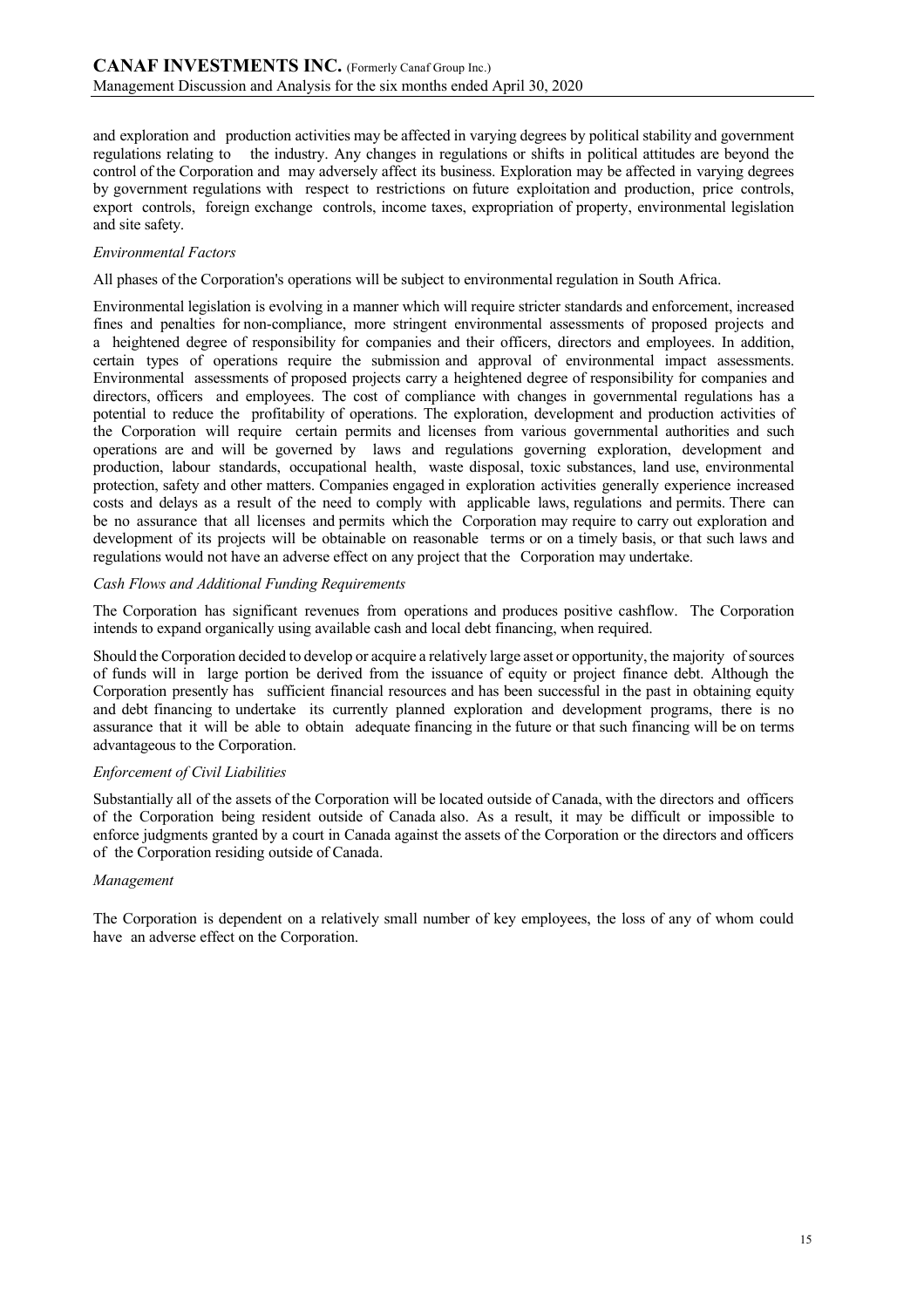## **CAUTIONARY STATEMENTS ON FORWARD-LOOKING INFORMATION**

This MD&A together with the Corporation's consolidated financial statements for the six months ended April 30, 2020 contain certain statements that may be deemed "forward-looking statements". All statements in this MD&A, other than statements of historical fact, that address exploration drilling, exploitation activities and events or developments that the Corporation expects to occur, are forward looking statements. Forward looking statements in this document are statements that are not historical facts and are generally, but not always, identified by the words "expects", "plans", "anticipates", "believes", "intends", "estimates", "projects", "potential" and similar expressions, or that events or conditions "will", "would", "may", "could" or "should" occur. Information inferred from the interpretation of drilling results and information concerning resource estimates may also be deemed to be forward looking statements, as it constitutes a prediction of what might be found to be present when and if a project is actually developed. Although the Corporation believes the expectations expressed in such forward-looking statements are based on reasonable assumptions, such statements are not guarantees of future performance and actual results may differ materially from those in the forward-looking statements.

Inherent in forward-looking statements are risks and uncertainties beyond the Corporation's ability to predict or control, including risks that may affect the Corporation's operating or capital plans, including risks generally encountered in the exploration and development of natural resource properties, such as unusual or unexpected geological formations, unanticipated metallurgical difficulties, ground control problems, process upsets and equipment malfunctions; risks associated with labour and unavailability of skilled labour; fluctuations in the market prices of the Corporation's principal products, which are cyclical and subject to substantial price fluctuations; risks created through competition for natural resource properties; risks associated with lack of access to markets; risks associated with mineral and resource estimates, including the risk of errors in assumptions or methodologies; risks posed by fluctuations in exchange rates and interest rates, as well as general economic conditions; risks associated with environmental compliance and permitting, including those created by changes in environmental legislation and regulation; risks associated with the Corporation's dependence on third parties in the provision of transportation and other critical services; risks associated with aboriginal title claims and other title risks; social and political risks associated with operations in foreign countries; and risks associated with legal proceedings.

Actual results and developments are likely to differ, and may differ materially, from those expressed or implied by the forward-looking statements contained in this MD&A. Such statements are based on a number of assumptions which may prove to be incorrect, including, but not limited to, the following assumptions: that there is no material deterioration in general business and economic conditions; that there is no unanticipated fluctuation of interest rates and foreign exchange rates; that the supply and demand for, deliveries of, and the level and volatility of commodity prices develop as expected; that the Corporation receives regulatory and governmental approvals as are necessary on a timely basis; that the Corporation is able to obtain financing as necessary on reasonable terms; that there is no unforeseen deterioration in the Corporation's activity costs; that the Corporation is able to continue to secure adequate transportation as necessary for its exploration activities; that the Corporation is able to procure equipment and supplies, as necessary, in sufficient quantities and on a timely basis; that exploration activity timetables and capital costs for the Corporation's planned projects are not incorrectly estimated or affected by unforeseen circumstances; that costs of closure of various operations are accurately estimated; that there are no unanticipated changes to market competition; that the Corporation's estimates in relation to its natural resource interests are within reasonable bounds of accuracy (including with respect to size, grade and recoverability of mineral projects) and that the geological, operational and price assumptions on which these are based are reasonable; that no environmental and other proceedings or disputes arise; and that the Corporation maintains its ongoing relations with its employees, consultants and advisors.

Readers are cautioned that the foregoing list of important factors and assumptions is not exhaustive. Forwardlooking statements are not guarantees of future performance. Events or circumstances could cause the Corporation's actual results to differ materially from those estimated or projected and expressed in, or implied by, these forward- looking statements. The Corporation undertakes no obligation to update publicly or otherwise revise any forward- looking statements or the foregoing list of factors, whether as a result of new information or future events or otherwise, except as may be required under applicable laws.